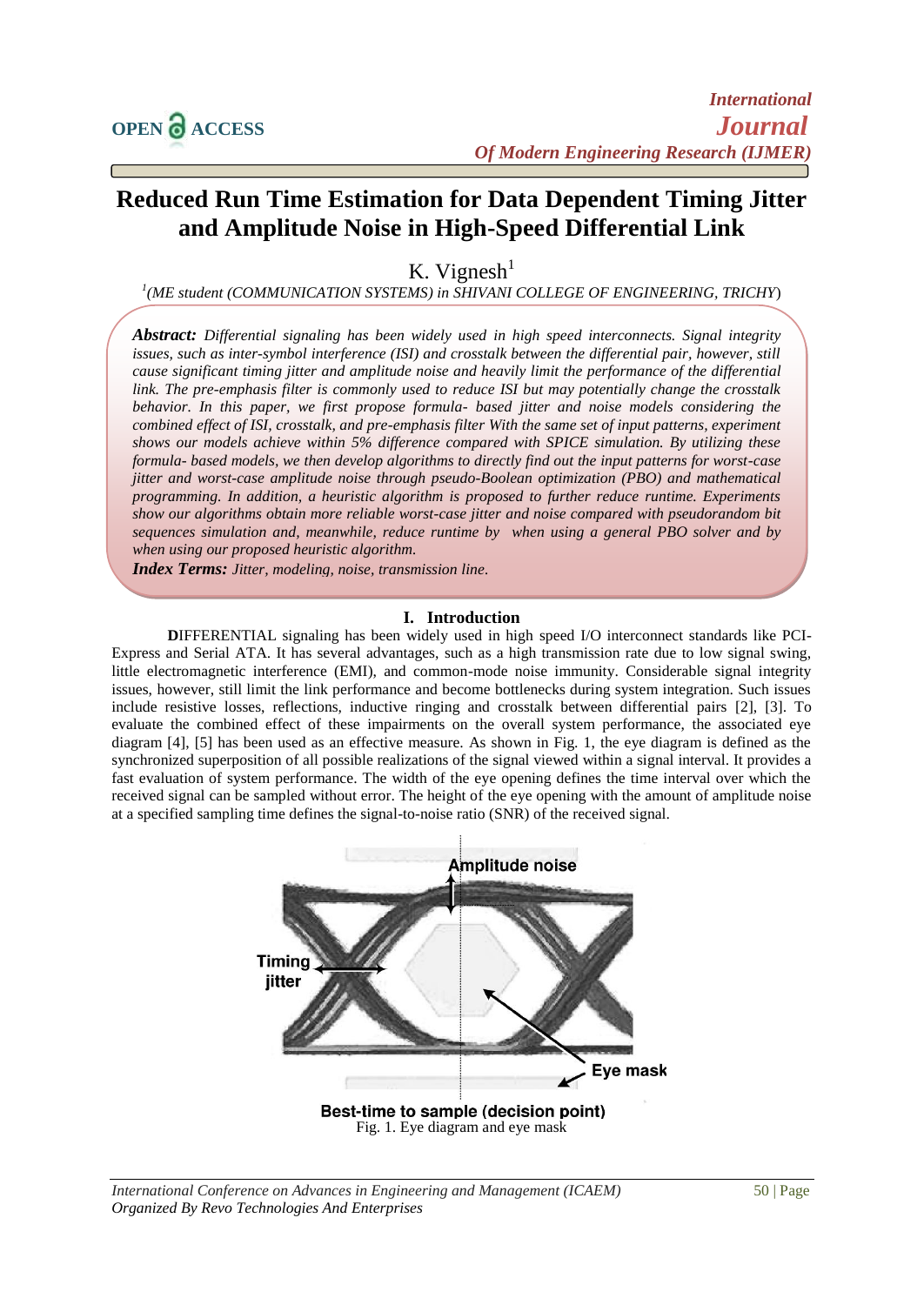#### **II. Preliminaries**

We first review the RLGC model for parallel transmission lines and the frequency-domain relationships between input and output ports. Next, an overview of the transmitter pre-emphasis filter is provided, and its impact on eye diagram is also demonstrated.

#### **A. RlGC Model for Transmission Line**

A cross section of the differential micro strip line is shown in Fig. 3. We assume the lines are homogeneous, uniform, and parallel to each other without any variation [11]. The dielectric is assumed to be homogeneous with constant permittivity. The distributed self and mutual inductances are computed with the method of images [16]: the effect of the ground plane is replaced with the image currents. The rectangular shapes of conductors were changed into circular ones for geometry simplification and the following expressions were found for the per-unit-length self and mutual inductances. We first review the RLGC model for parallel transmission lines and the frequency-domain relationships between input and output ports. Next, an overview of the transmitter pre-emphasis filter is provided, and its impact on eye diagram is also demonstrated.



Fig. 2. Section of differential micro strip line

## **III. Jitter and Amplitude Noise Model**

The jitter and amplitude noise are actual stochastic processes and can be divided into two categories: random and deterministic. The random part is usually described through a probability density function (PDF) or its root-mean-square (rms) value. On the other hand, the deterministic part is predictable and makes the dominant contribution to the shape of eye diagram [20].

## **A***.* **Subcomponents of Jitter and Amplitude Noise**

Take timing jitter as an example, the total jitter (TJ) is subdivided into two categories: random jitter (RJ) and deterministic jitter (DJ). RJ is a random process and is usually assumed to have a Gaussian distribution because it is mainly contributed by thermal noise [14]. In contrast, DJ is repeatable and predictable. The peakto-peak value of deterministic jitter is bounded due to its predictable nature. Data-dependent jitter (DDJ), one of the most important sub-component of DJ, is dependent on the bit pattern transmitted on the link under test and is caused by duty-cycle distortion (DCD) and ISI. Typical crosstalk noise coupling from adjacent data-carrying links belongs to bounded uncorrelated jitter (BUJ). BUJ is bounded due to finite coupling strength, and uncorrelated because there is no correlation to the channel's own data pattern. In this paper, we consider the crosstalk from the adjacent differential link and, as a result, the jitter becomes part of DDJ since we exactly know the transmitted data pattern on the adjacent link. The PDF of data-dependent jitter and noise are always a series of pulses at the locations where a specific bit pattern experiences a cross over. Therefore, in order to get an accurate measure of the worst case, a large number of bit patterns must be analyzed. As a result, it is critical to find out the worst-case input pattern without doing lengthy simulations. In order to efficiently find propose to locate both of these selected pixels for read-out/reset phases in the same row in order to share the *select* control signal. Locating the two pixels on the same row and not the same column avoids having the column based current flowing in both pixels. Fig. 3 illustrates the proposed current- mediated control mechanism for two consecutive operating cycles namely and , where . In each cycle, the current source is used to reset a given pixel while the output current of the read-out pixel flows into the output column bus with this proposed scheme, only a single current source is used for the entire array at any given cycle time.





*International Conference on Advances in Engineering and Management (ICAEM)* 51 | Page *Organized By Revo Technologies And Enterprises*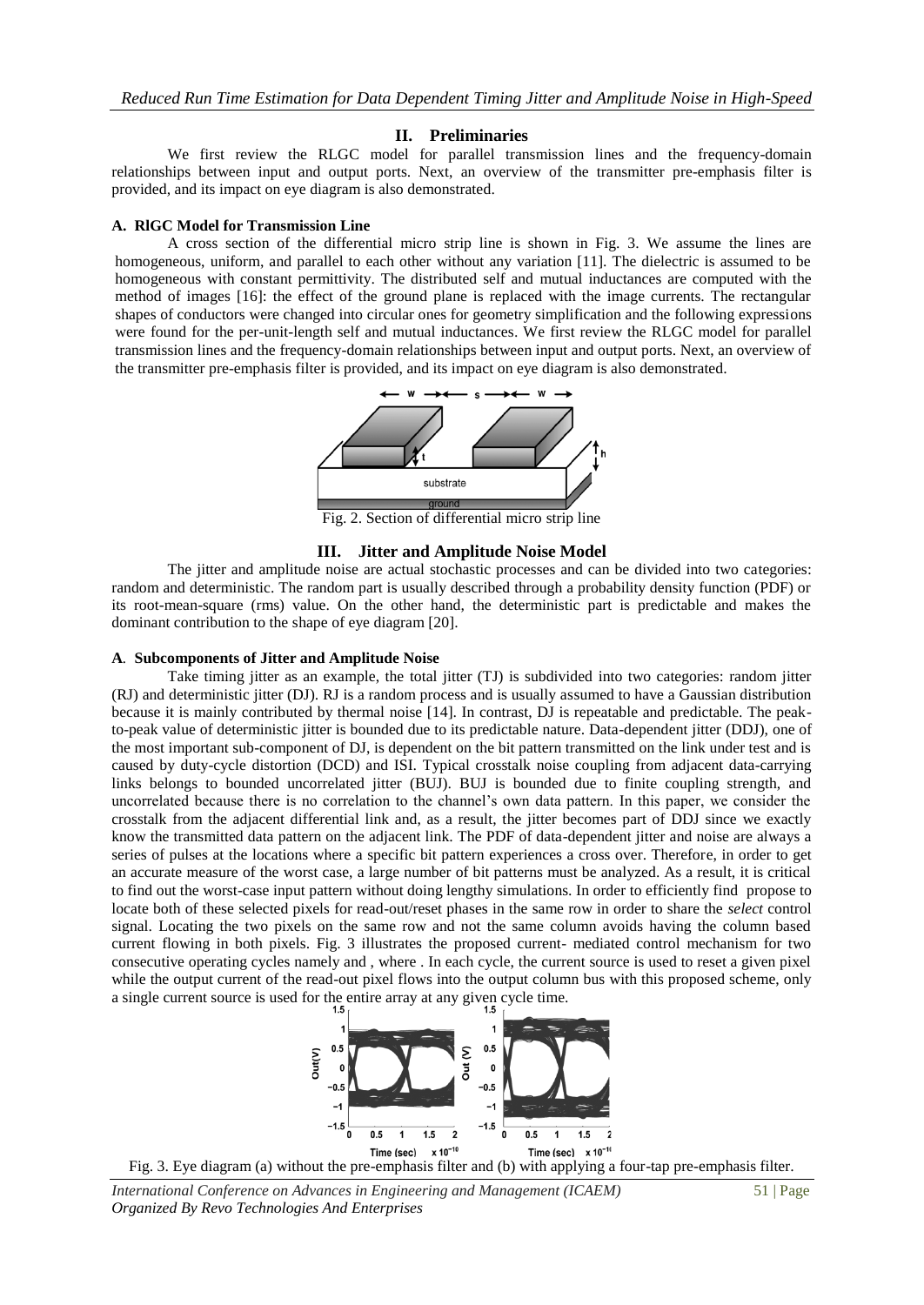

Fig.4. Time-domain response of the channel.

#### **IV. Worst-Case Timing Jitter**

The data-dependent jitter and amplitude noise highly depend on the input pattern. In this paper,we develop algorithms that, by using mathematical programming, can directly find out the input patterns for worstcase jitter and worst-case noise without doing lengthy simulations. To start with, the algorithm for worst-case jitter is proposed in this section.

#### **A. Problem Formulation**

The worst jitter is the sum of the maximal positive deviation and the maximal negative deviation . For simplicity of presentation, we only discuss how to compute the maximal positive deviation. It should be understood that the same procedure can be applied to compute the maximal negative deviation as well. We can formulate the maximal positive deviation as the following integer nonconvex programming problem. Timedomain response of the channel. where is defined in given zero-crossing threshold . is the time-domain response for one-bit transmission as shown in and are pre-emphasis filter's input and output with is the filter's coefficient for tap . Note that attenuates quickly as time goes to infinity, as shown in Thus, can be well approximated by where can be decided such that the error is within certain boun and is in and is specified by user. A larger reduces the problem complexity, but introduces more significant error.

## **B. Relaxation Based Binary Search**

If we assign a set of values to , then the problem becomes a nonlinear feasibility problem and can be solved through an efficient heuristic method, i.e., for each value of , we test whether a combination of the symbols can be found such that holds and then pick the that maximizes among all of the feasible solutions. Such a problem structure enables us to use the binary search technique on , which is bounded in . However, the main difficulty lies in the fact that the feasible space for is not continuous. If we randomly assign values to , the chance for it to be feasible is slim. To overcome this difficulty, instead of finding a set of symbols that satisfies, we look for a nearby feasible value as an alternative, if possible. This is done by the following procedure. Suppose is assigned with value . Then, the corresponding feasibility problem.

### **V. Noise Analysis**

### **A. Random Niose**

There are several sources for random noise (temporal noise) including but not limited to the shot noise, KT/C noise of the pixel, the read-out noise. The shot noise amplitude depends on the illumination level and the CMOS process as well as the type of the photodiode used. KT/C noise of the pixel is generated during the reset phase. The read-out noise is the random noise along the signal path during the read-out phase. Since at low illumination level the captured signal is very small, the noise performance at low illumination level is more important than that at high illumination level in terms of signal-to-noise ratio. The dominant noise at low illumination level is the read-out noise instead of the photodiode shot noise [12]. This read-out noise is mainly contributed by the active transistor such as the source follower for a voltage-mode pixel and the transconductance amplifier for a current-mode pixel. Compared with the active transistor, the in-pixel switch transistor introduces less noise. In this analysis, the random noise of the switch transistor is ignored, which is supported by other literatures' assumption.



*International Conference on Advances in Engineering and Management (ICAEM)* 52 | Page *Organized By Revo Technologies And Enterprises*